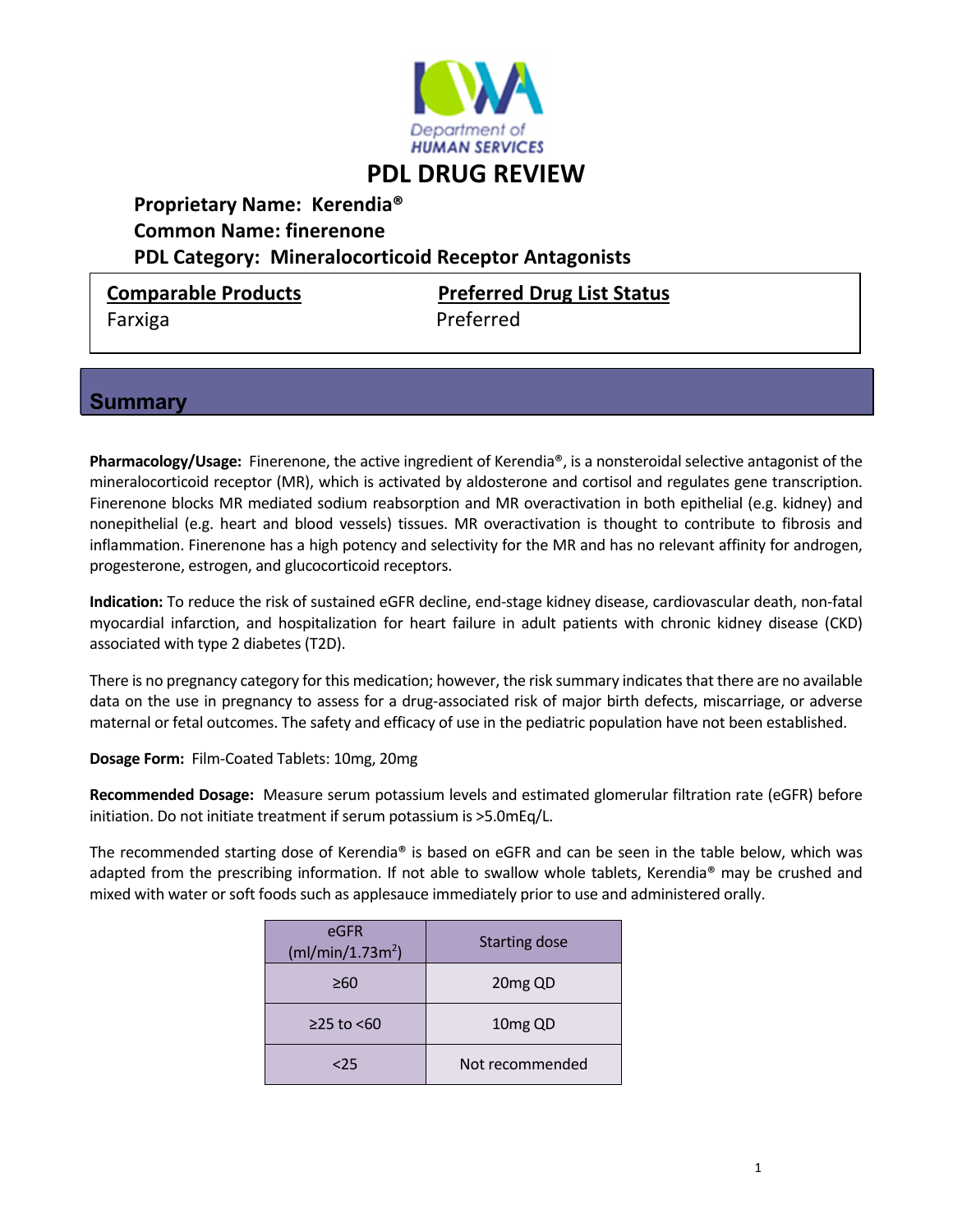The target daily dose of Kerendia® is 20mg. Measure serum potassium 4 weeks after starting treatment and adjust dose per the table below, which was adapted from the prescribing information. If serum potassium levels are >4.8 to 5.0 mEq/L, initiation of Kerendia® treatment may be considered with additional serum potassium monitoring within the first 4 weeks based on clinical judgement and serum potassium levels. Monitor serum potassium 4 weeks after a dose adjustment and throughout treatment, and adjust the dose as needed.

|                                    | Current Kerendia <sup>®</sup> dose                                                                  |                                                                                         |  |  |
|------------------------------------|-----------------------------------------------------------------------------------------------------|-----------------------------------------------------------------------------------------|--|--|
| Current serum<br>potassium (mEq/L) | 10 <sub>mg</sub> Q <sub>D</sub>                                                                     | 20mg QD                                                                                 |  |  |
| 54.8                               | $\uparrow$ dose to 20mg QD *                                                                        | Maintain 20mg QD                                                                        |  |  |
| $>4.8 - 5.5$                       | Maintain 10mg QD                                                                                    | Maintain 20mg QD                                                                        |  |  |
| >5.5                               | Withhold Kerendia <sup>®</sup><br>-Consider restarting at 10mg QD when<br>serum potassium ≤5.0mEq/L | Withhold Kerendia <sup>®</sup><br>-Restart at 10mg QD when serum<br>potassium ≤5.0mEq/L |  |  |

\*If eGFR has ↓ by >30% compared to previous measurement, maintain 10mg dose

Dosage adjustment is not recommended in patients with mild or moderate hepatic impairment; however, consider additional serum potassium monitoring in patients with moderate hepatic impairment. Avoid the use of Kerendia® in patients with severe hepatic impairment.

**Drug Interactions:** Kerendia® is a CYP3A4 substrate. Concomitant use with a strong CYP3A4 inhibitor increases finerenone exposure, which may increase the risk of Kerendia® adverse reactions. Concomitant use of Kerendia® with strong CYP3A4 inhibitors is contraindicated. Avoid concomitant intake of grapefruit or grapefruit juice.

Concomitant use of Kerendia® with a moderate or weak CYP3A4 inhibitor increases finerenone exposure, which may increase the risk of Kerendia® adverse reactions. Monitor serum potassium during drug initiation or dosage adjustment of either Kerendia® or the moderate or weak CYP3A4 inhibitor and adjust Kerendia® dosage as appropriate.

Concomitant use of Kerendia® with a strong or moderate CYP3A4 inducer decreases finerenone exposure, which may reduce the efficacy of Kerendia®. Avoid concomitant use of Kerendia® with strong or moderate CYP3A4 inducers.

More frequent serum potassium monitoring is warranted in patients receiving concomitant therapy of Kerendia<sup>®</sup> with drugs or supplements that increase serum potassium.

**Box Warning:** There is no box warning associated with this product.

Common Adverse Drug Reactions: Listed % incidence for adverse drug reactions= reported % incidence for drug (Kerendia®) minus reported % incidence for placebo. Please note that an incidence of 0% means the incidence was *the same as or less than the placebo.* The most frequently reported adverse events included hyperkalemia (9.3%), hypotension (1.4%), and hyponatremia (0.7%). Hospitalization due to hyperkalemia for the Kerendia® group was 1.4% as compared with 0.3% in the placebo group.

Kerendia® can cause hyperkalemia. The risk for developing hyperkalemia increases with decreasing kidney function and is greater in patients with higher baseline potassium levels or other risk factors for hyperkalemia. Measure serum potassium and eGFR in all patients before initiation of treatment with Kerendia® and dose accordingly. Do not start Kerendia® if serum potassium is >5.0mEq/L. In addition, measure serum potassium periodically during treatment with Kerendia® and adjust dose accordingly. More frequent monitoring may be needed for patients at risk for hyperkalemia, including those on concomitant medications that impair potassium excretion or increase serum potassium.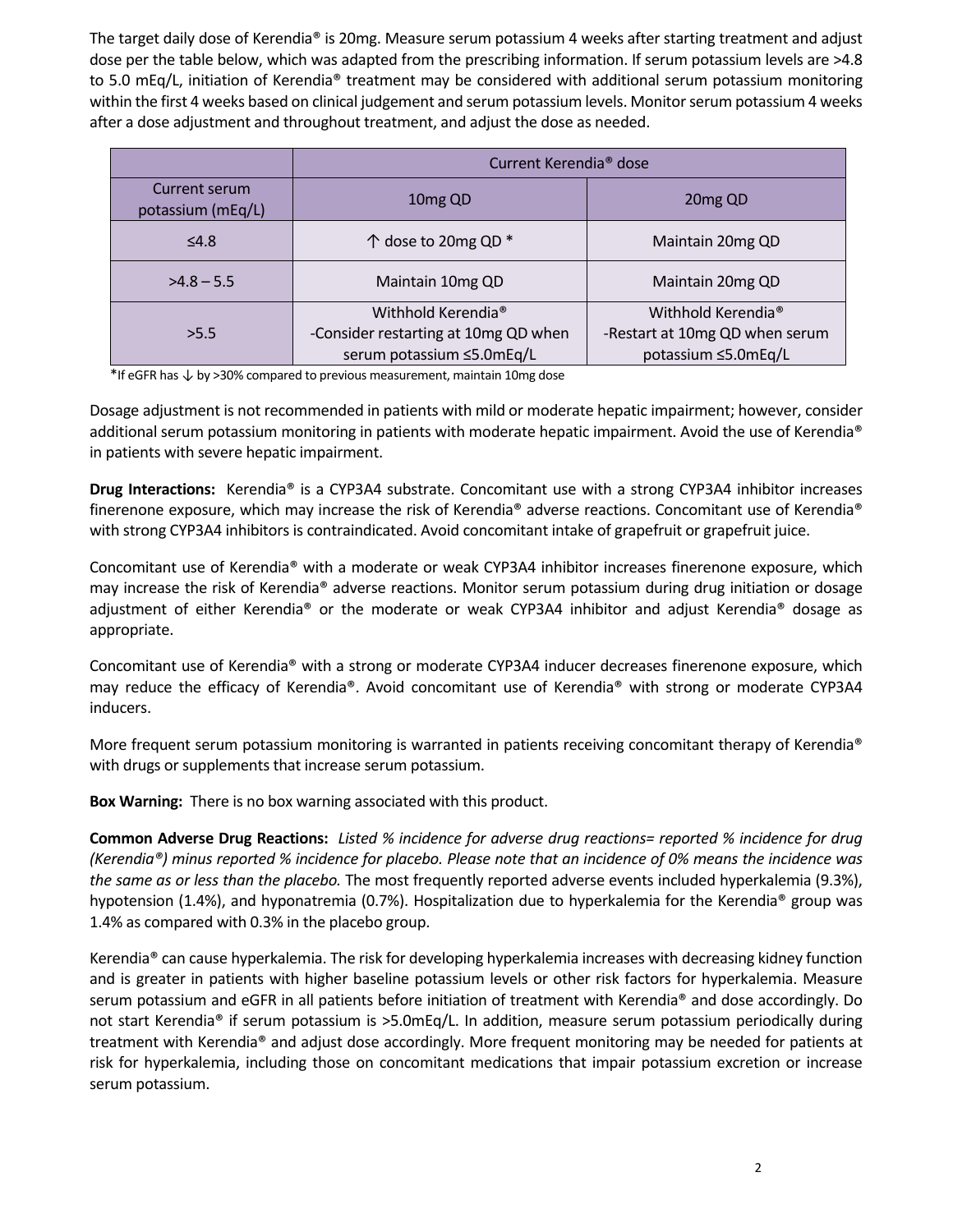**Contraindications:** In patients:

- Who are receiving concomitant treatment with strong CYP3A4 inhibitors
- With adrenal insufficiency

#### **Manufacturer:** Bayer Healthcare Pharmaceuticals

Analysis: The safety and efficacy of Kerendia<sup>®</sup> (finerenone) were assessed in a randomized, double-blind, placebocontrolled, multicenter study (FIDELIO‐DKD) that included adults with chronic kidney disease (CKD) associated with type 2 diabetes, defined as either having an urinary albumin-to-creatinine ratio (UACR) of 30 to 300mg/g, eGFR 25 to 60ml/min/1.73m<sup>2</sup>, and diabetic retinopathy, or as having an UACR of ≥300mg/g and an eGFR of 25 to 75ml/min/1.73m<sup>2</sup>. The trial excluded patients with known significant non-diabetic kidney disease.

All included adults were to have a serum potassium ≤4.8mEq/L at screening and be receiving standard of care background therapy, including a maximum tolerated labeled dose of an ACE inhibitor or ARB. Patients with a clinical diagnosis of chronic heart failure with reduced ejection fraction and persistent symptoms were excluded. Patients were randomized to Kerendia® or placebo and were followed for a median of 2.6 years. The mean age of the study population was 66 years, while 70% were male and 63% were white. At baseline, the mean eGFR was  $44$ ml/min/1.73m<sup>2</sup>, the median UACR was 852mg/g, and the mean HbA1c was 7.7%. In addition, about 46% of subjects had a history of atherosclerotic cardiovascular disease. Furthermore, at baseline 99.8% of patients were treated with an ACE Inhibitor or ARB, 97% were on an antidiabetic agent, 74% were on a statin, and 57% were on an antiplatelet agent.

The primary objective of the study was to determine whether Kerendia® reduced the incidence of a sustained decline in eGFR of ≥40%, kidney failure (defined as chronic dialysis, kidney transplantation, or a sustained decrease in eGFR to <15ml/min/1.73m<sup>2</sup>), or renal death. Results suggested that Kerendia® reduced the incidence of the primary composite endpoint of a sustained decline in eGFR of ≥40%, kidney failure, orrenal death (HR 0.82, p=0.001) as compared with placebo. The treatment effect reflected a reduction in a sustained decline in eGFR of ≥40% and progression to kidney failure. There were few renal deaths during the trial.

In addition, Kerendia® also reduced the incidence of the composite endpoint of cardiovascular death, non‐fatal MI, non‐fatal stroke, or hospitalization for heart failure (HR 0.86, p=0.034). The treatment effect reflected a reduction in CV death, non‐fatal MI, and hospitalization for heart failure. Results of both endpoints can be seen in the table below, which was adapted from the prescribing information.

| Primary & Secondary Time-to-event<br><b>Endpoints</b> | Kerendia <sup>®</sup> (N=2833) |                               | Placebo (N=2841) |                               | <b>Treatment effect</b>       |
|-------------------------------------------------------|--------------------------------|-------------------------------|------------------|-------------------------------|-------------------------------|
|                                                       | $n$ (%)                        | Event rate<br>$(100 pt-year)$ | $n (\%)$         | Event rate<br>$(100 pt-year)$ | HR; p-value                   |
| Primary composite                                     | 504 (17.8%)                    | 7.6                           | 600 (21.1%)      | 9.1                           | $0.82; p=0.001$<br>$(NNT=31)$ |
| Kidney failure                                        | 208 (7.3%)                     | 3.0                           | 235 (8.3%)       | 3.4                           | 0.87                          |
| Sustained eGFR decline ≥40%                           | 479 (16.9%)                    | 7.2                           | 577 (20.3%)      | 8.7                           | 0.81                          |
| Renal death                                           | $2 (-0.1\%)$                   |                               | $2 (-0.1\%)$     |                               |                               |
| Secondary composite                                   | 367 (13%)                      | 5.1                           | 420 (14.8%)      | 5.9                           | $0.86; p=0.034$<br>$(NNT=56)$ |
| CV death                                              | 128 (4.5%)                     | 1.7                           | 150 (5.3%)       | 2.0                           | 0.86                          |
| Non-fatal MI                                          | 70 (2.5%)                      | 0.9                           | 87 (3.1%)        | 1.2                           | 0.8                           |